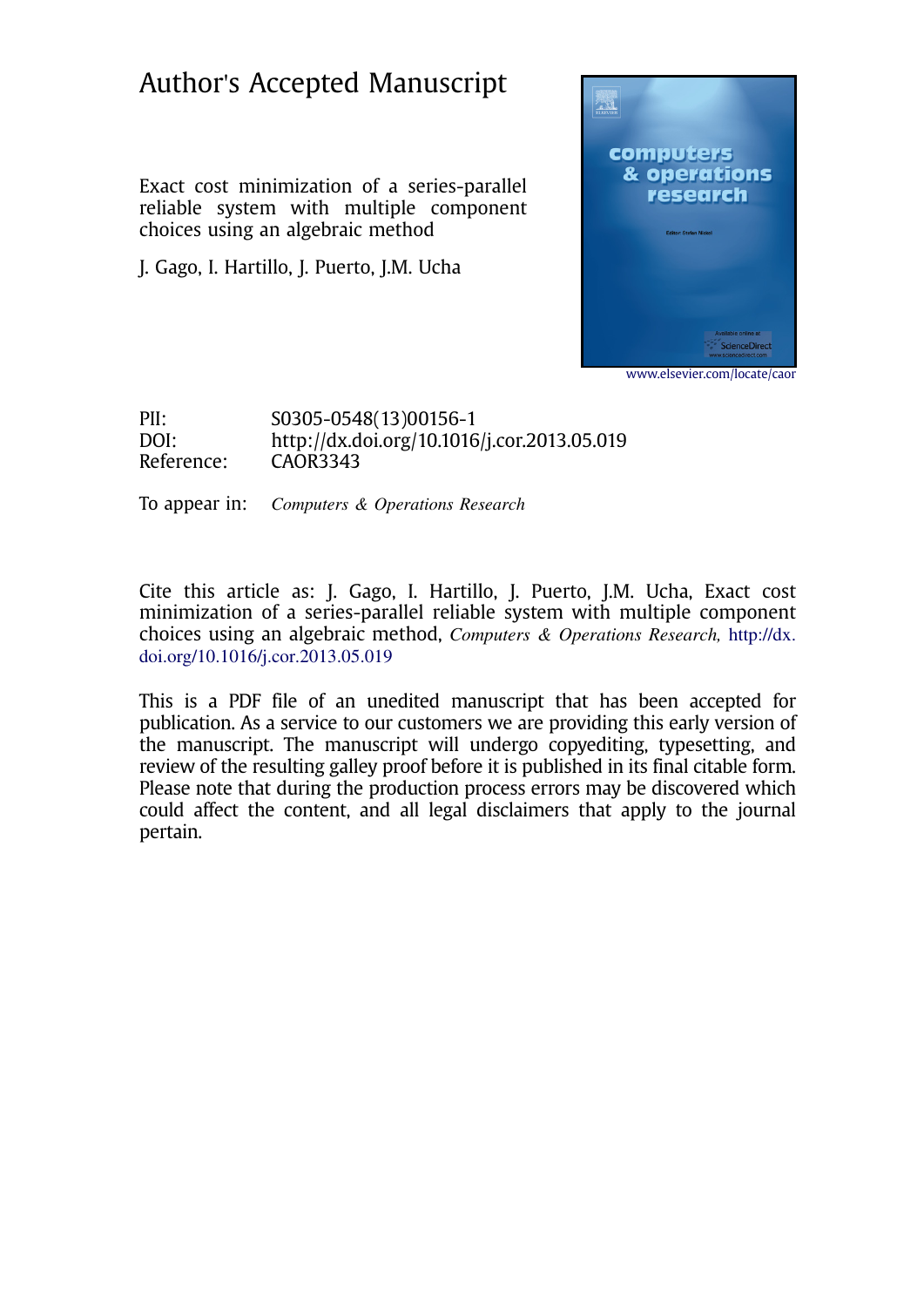## Exact cost minimization of a series-parallel reliable system with multiple component choices using an algebraic method  $\mathbb{\hat{z}}$

J. Gago<sup>a,1,∗</sup>, I. Hartillo<sup>b</sup>, J. Puerto<sup>c</sup>, J.M. Ucha<sup>a</sup>

<sup>a</sup>Dpto. de Álgebra, Facultad de Matemáticas, apdo. 1160, 41080 Sevilla, Spain  ${}^b$ Dpto. de Matemática Aplicada I, E.T.S. de Ingeniería Informática, Av. Reina Mercedes, s/n, 41012 Sevilla, Spain

 $c^c$ Dpto. de Estadística e I.O., Facultad de Matemáticas, apdo. 1160, 41080 Sevilla, Spain

### Abstract

The redundancy allocation problem is formulated minimizing the design cost for a series-parallel system with multiple component choices while ensuring a given system reliability level. The obtained model is a nonlinear integer programming problem with a nonlinear, nonseparable constraint. We propose a method based on the construction of a test set of an integer linear problem, which allows us to obtain an exact solution of the problem. It is compared to other approaches in the literature and standard nonlinear solvers.

Keywords: Reliability, Integer programming, Test set 2008 MSC: 90C10, 13P10, 90B25

#### <sup>1</sup> 1. Introduction

 System reliability is considered an important measure in the engineering design process. A series system is similar to a chain composed of links, each one representing a subsystem. The failure of one of these components means the failure of the whole system. In order to avoid this, it is usual to use redundant components in parallel to guarantee a certain level of reliability. These systems are called series-parallel systems.

Preprint submitted to Computers and Operations Research June 4, 2013

<sup>∗</sup>Corresponding author

Email addresses: gago@us.es (J. Gago), hartillo@us.es (I. Hartillo), puerto@us.es (J. Puerto), ucha@us.es (J.M. Ucha)

<sup>&</sup>lt;sup>1</sup>Tel.:  $(34)$  95 455 79 65, Fax:  $(34)$  95 455 79 14